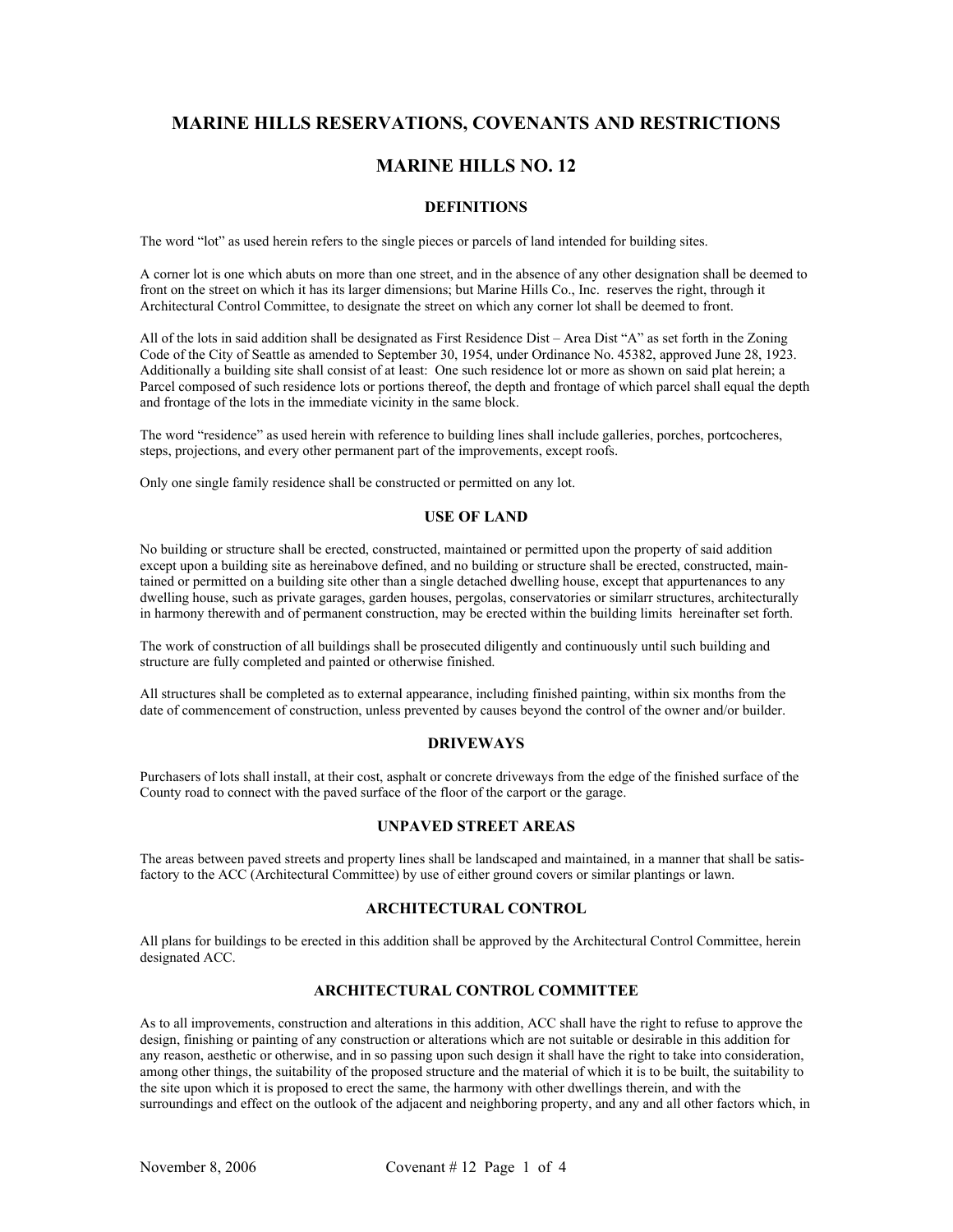their opinion, shall affect the desirability or suitability of the proposed structure, improvements or alterations. Neither MARINE HILLS COMPANY INC. nor ACC assume any responsibility by virtue of approving any plan for the improvements, construction or alteration of any structure hereunder.

It shall be the intent to prevent adjacent houses from being constructed alike or such the from exterior, style, floor plan, etc., the plat will not acquire a "tract" appearance.

#### **ARCHITECTURAL CONTROL COMMITTEE DESIGNATION**

At the inception of MARINE HILLS, the developers approved plans and acted as the Committee until and as provided in the original Restrictions the authority was passed on to the property owners in MARINE HILLS area. The Committee, consisting of property owners in MARINE HILLS, presently existing and known as the ACC shall serve in the same capacity for this plat. This Committee shall serve for a period of one (1) year from the date of appointment to the next annual meeting of the MARINE HILLS property owners, when said property owners in the MARINE HILLS area may elect, by a majority vote, the members of said Committee to serve for one (1) year and until their successors have been elected. Vacancies existing between meetings or elections may be filled by a majority vote of the Committee members then serving. A representative from the MARINE HILLS COMPANY, INC. will serve as a permanent member of said Committee with the right of approval or rejection of any candidate running for a position on the Committee.

#### **ARCHITECTURAL CONTROL PROCEDURE**

Approval or disapproval of plans shall be in writing. In the event the ACC fails to approve or disapprove within thirty (30) days after the plans and specifications have been submitted to it, or, in any event if no suit to enjoin construction has been commenced prior to completion thereof, approval will not be required and the related covenants shall be deemed to have been fully complied with

#### **MINIMUM AREA OF RESIDENCES**

No building may be erected on any of the said building sites unless it contains a minimum of 1800 square feet of floor area on one level, exclusive of garages, garden houses and other appurtenances above mentioned and designed to be a basementless house. No building having a daylight basement may contain less than 1600 square feet on the main floor, exclusive of garages and other appurtenances above mentioned.

No building or structure shall be moved onto any land embraced in said plat from any land outside of said plat, except a new prefabricated structure of a kind and type approved as stipulated. No building of any kind shall be erected or maintained on a building site prior to the erection of the dwelling house thereon. No trailers shall be kept upon said property except inside garages.

#### **SHRUBS AND TREES**

No shrubs, trees or bushes shall be planted and allowed to grow to a height which unduly restricts the view from adjoining property and the Architectural Control Committee, at its discretion after an investigation, may require any such offending scrub, tree or bush to be pruned, trimmed or removed.

#### **FENCES**

Fences, if any, shall not exceed 36 inches in height on the street side and shall be subject to approval of the A.C.C. as to height and style for each individual site.

### **LOCATION OF LOT**

No dwelling house or any part thereof or any other structure, except as herein specified, exclusive of fences and similar structures, shall be placed nearer than twenty (20) feet to or from the street line of the building site on which it is located, measured at the closest point of said structure to the said front of street line, nor shall any building or structure be placed closer than seven and one-half (7-1/2) feet to any lot side line measured from roof overhang. Garages shall be attached to the houses whenever possible. No dwelling shall be located on any interior lot nearer than twenty-five (25) feet to the rear lot line. No building shall be located on any lot nearer than twenty (20) feet to the front line or nearer than twenty (20) feet to any side street line.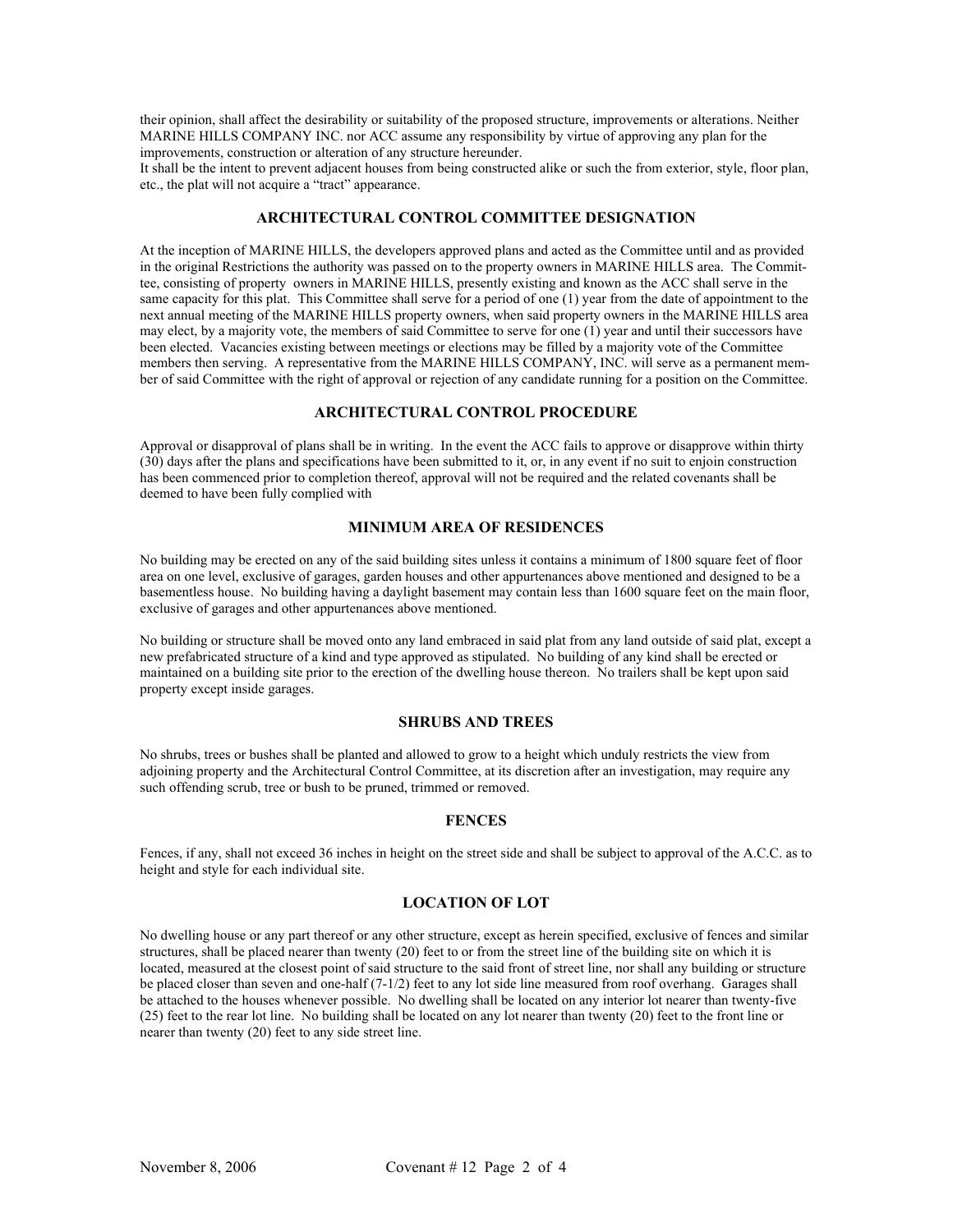#### **TYPE OF STRUCTURE**

Only one story, daylight basement and tri-level dwellings shall be permitted, but in no case shall the ridge or peak be more than fifteen (15) feet above the average grade of said lot.

#### **GENERAL RESTRICTIONS**

No noxious or offensive activity shall be carried on upon any lot nro shall anything to done thereon which may be or may become an annoyance or nuisance to the neighborhood.

No trash, ashes or other refuse may be thrown or dumped on any lot of said addition.

Garbage, trash or ash cans or receptacles shall be screened from view or sunk in the ground. Clothes lines shall be of clothes-tree variety or circular whirl variety.

No animals, livestock or poultry of any kind shall be raised, bred or kept on any lot, except that dogs, cats or other household pets may be kept provided that they are not kept, bred or maintained for any commercial purpose or do not become a nuisance.

No sign of any kind shall be displayed to the public view on any lot or building except one professional sign of not more than one square foot, one sign of not more than five square feet advertising the property for sale or rent, or signs by a builder to advertise the property during the construction and sales period.

No individual water supply system shall be permitted on any lot unless such system is designed, located and constructed and equipped in accordance with the requirements, standards and recommendations of King County Health Department of other state or local public health authority. Approval of such system as installed shall be obtained from such authority.

No individual sewage-disposal system shall be permitted on any lot unless such system is designed, located and constructed in accordance with the requirements, standards and recommendations of the King County Sanitation Department. Approval of such system as installed shall be obtained from such authority.

Builders are permitted to erect temporary or portable sheds as tool houses and for other uses common to residence construction and to maintain them until each structure is finished.

#### **DURATION**

These restrictive covenants shall run with the land and shall be binding upon all parties hereto and all persons claiming under them until January 1, 1987, at which time said covenants shall be automatically extended for subsequent periods of ten years unless the owners of said lots, by a majority vote, agree to change said covenants in whole or in part. Otherwise these covenants may be amended within one year from the date of record hereof by the grantors, subject to the approval of the district office of the Federal Housing Administration Situated in King County, Washington.

#### **RIGHT TO ENFORCE**

Enforcement shall be by proceedings at law or in equity against any person or persons violating or attempting to violate any covenant either to restrain violation or to recover damages.

Invalidation of any one of these covenants by judgment or court order shall in no wise affect any of the other provisions which shall remain in full force and effect.

## **PLAT RESTRICTIONS**

No lot or portion of a lot in this plat shall be divided and sold or resold, or ownership changed or transferred whereby the ownership of any portion of this plat shall be less than the area required for use district in which located.